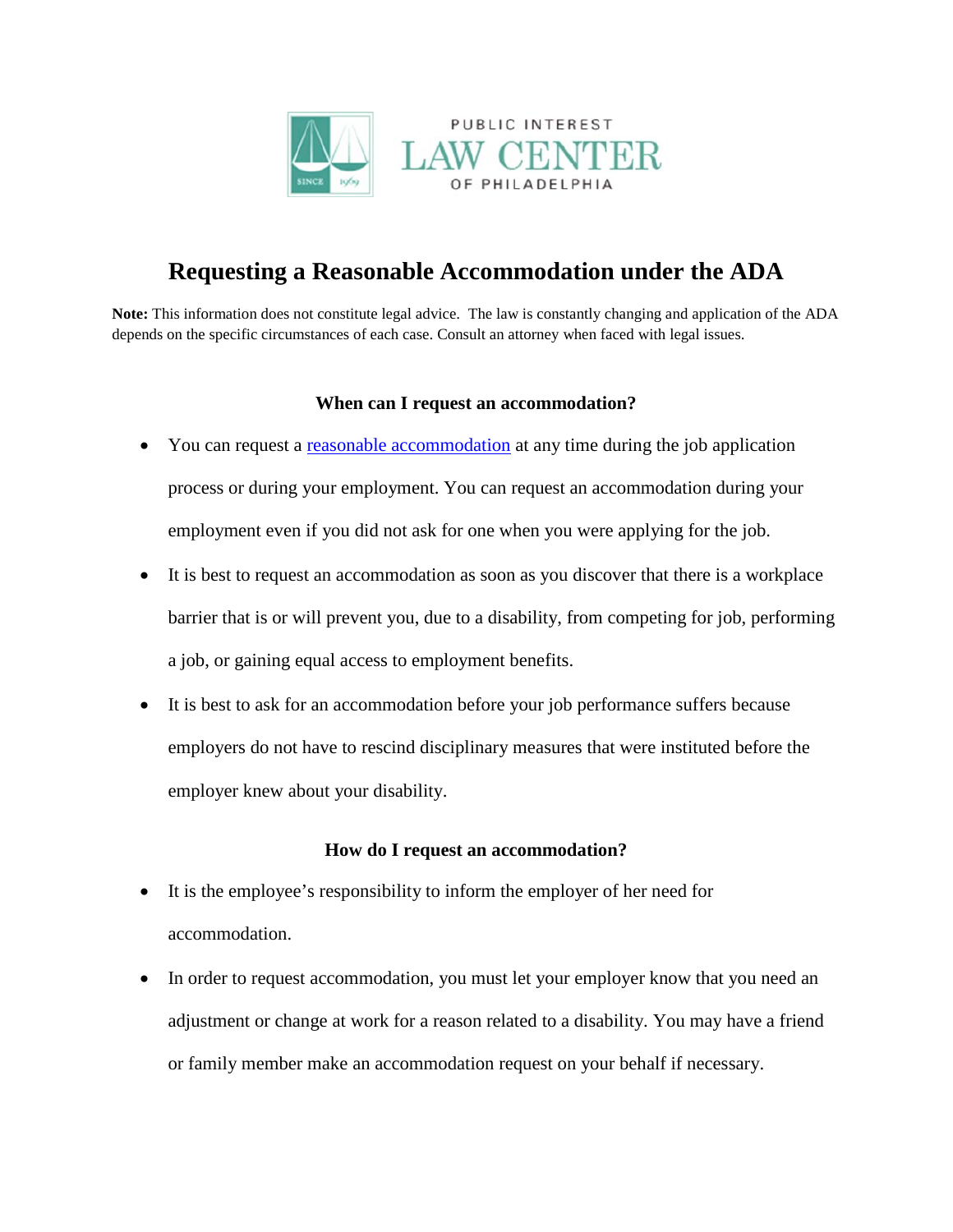- It is best to make your request in writing. However, you are not required to do so. You may make a verbal request for accommodation, but it is ideal to have this in writing.
- It is best to state that you are requesting accommodation under the Americans with Disabilities Act (ADA) but you are not required to mention the ADA or to use the term "reasonable accommodation." You must convey to the employer that you need an adjustment because of your disability.
- You can use plain English to make your request. You do not need to use any special words or phrases.
- It is best to send your request for an accommodation to Human Resources if your company has one. You may also want to discuss your request with your supervisor. If you work for a very small organization without an HR department, send it to your supervisor and the director/owner.
	- o It is up to you how many people you choose to disclose you private medical information to, but the more people who are copied on your request, the harder it is to ignore.
- In your request, you should identify yourself as a person with a disability, identify the specific problems you are having at your job because of your disability, articulate your ideas for accommodation, request your employer's accommodation ideas, and request that your employer respond.
- It is best to have documentation of your disability on hand and to attach it to your accommodation request to help show that you are a person with a disability, but this is not absolutely necessary. Do not delay your request simply because you do not have the documentation. Make the request first, and then obtain the medical documentation.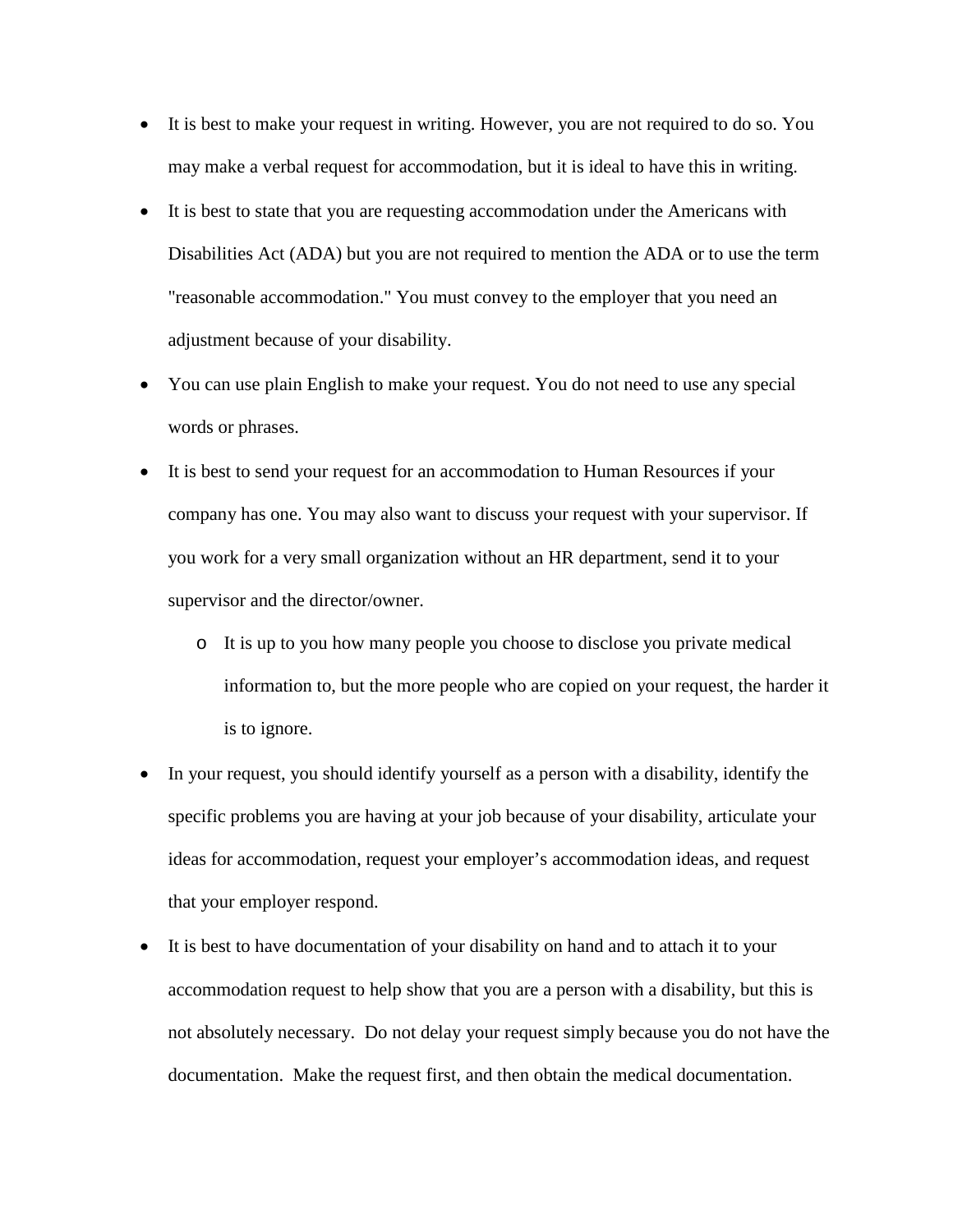#### **What information do I have to disclose when requesting an accommodation?**

- You must inform your employer of your disability. Your employer is not obligated to provide accommodations if it is unaware of your disability. Generally, this requires that you let your employer know that you have a disability and need an accommodation to perform your job because of your disability.
- You should inform your employer that you have a disability when you make your request for accommodation. You can limit the medical information that you initially give to your employer when you are requesting the accommodation.
- Some employers may not ask for any more information.
- The employer has the right to request additional medical information when an employee requests and accommodation, unless the disability and need for accommodation is obvious.
	- o For example, an employee who uses a wheelchair requests the employer install a ramp to access the offices where the employee works. In that circumstance the employer does not need additional information to show the employee has a disability under the ADA or more information about the nature of the disability related to the requested accommodation. It is obvious that the employee's mobility is substantially limited and that the requested accommodation would enable him to do his job by accessing the offices.
- When the disability or need for accommodation is not obvious, an employer may require that the employee provide additional medical information about your disability.
- Upon request, you should provide medical information about your impairment that is narrowly focused on your job related limitations.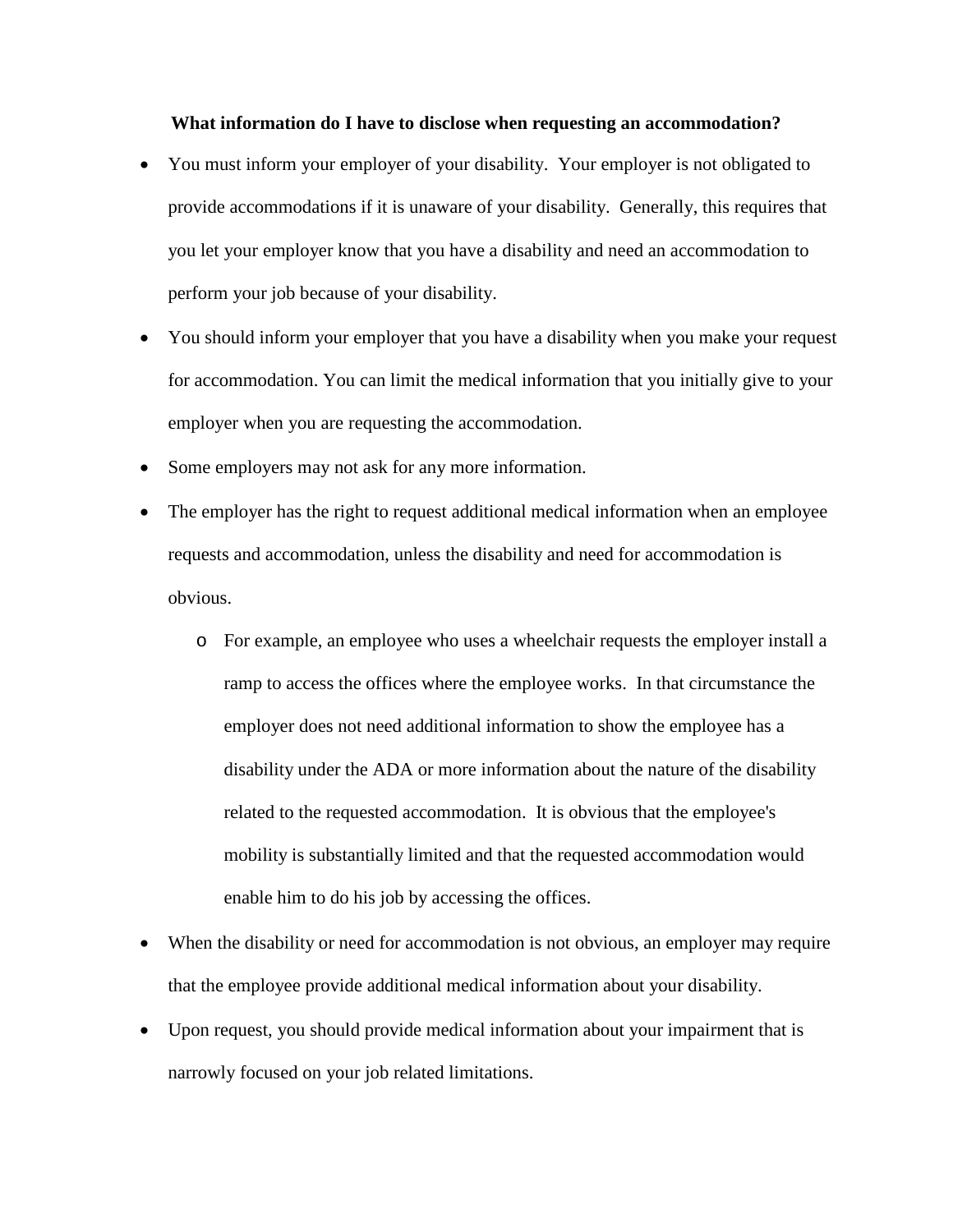- If you do not provide additional medical information when your employer requests it, your employer can deny your request for accommodation.
- The employer may ask specific questions related to the accommodation request.

#### **Best Practices**

- Document everything. Submit your accommodations request in writing with a date and the name of the recipient(s). Follow up every verbal conversation about your request with an email summarizing what was discussed. Save copies of emails and other documents you send and receive regarding your accommodations request.
- Have an open and collaborative approach to the process. Your request for an accommodation is the first step in the [interactive process.](http://www.pilcop.org/wp-content/uploads/2014/11/Reasonable-Accommodation.pdf) The purpose is to engage in a dialogue with your employer about your needs and their resources to find an accommodation that will enable you to perform the essential functions of your job without imposing an undue burden on your employer.
	- o You are entitled to a reasonable accommodation, but you are more likely to get an accommodation and more quickly if you have a collaborative rather than adversarial tone. Perhaps your employer can think of a solution that had not occurred to you.
	- o Note that you are entitled to a reasonable accommodation, but not to any one accommodation that you prefer. If more than one effective accommodation is available, the employer gets to chose which one to implement.
- Be prompt and responsive to your employer's requests for information. If you do not provide requested documentation, you are not entitled to an accommodation.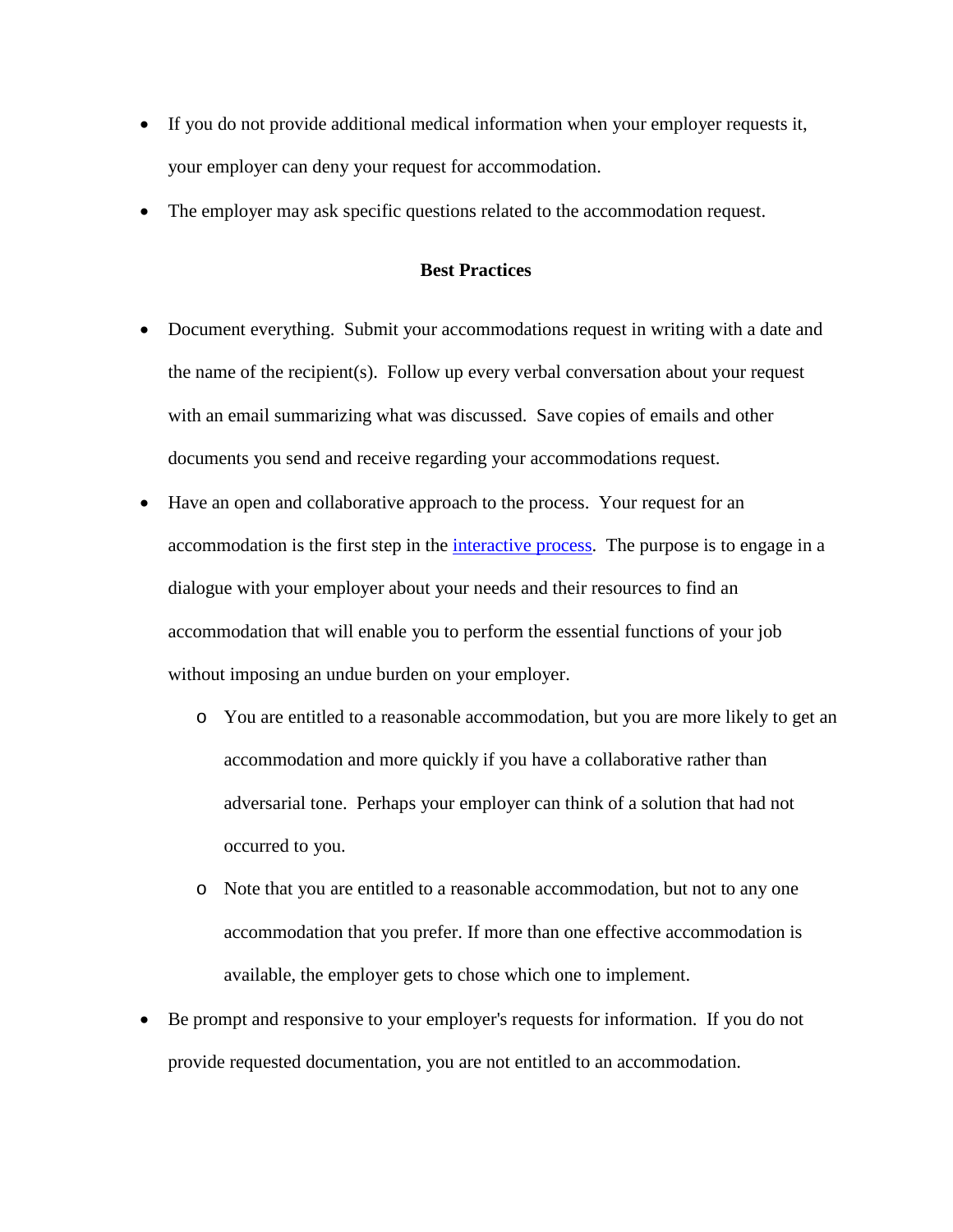- If you have an idea of the kind of accommodation you need, suggest it. If you need ideas on possible accommodations, the Jobs Accommodation Network has an excellent database and technical assistance on workplace accommodations at www.askjan.org.
	- $\circ$  If anyone else in your workplace performing similar tasks<sup>[1](#page-4-0)</sup> already receives this kind of accommodation, then it is very likely the accommodation is reasonable. For example, the company allows other administrative employees to work on an adjusted schedule to pick up their children after school, and you are requesting an adjusted schedule to avoid driving at night due to a visual impairment.
- Be sure to clearly tie your accommodations request to your disability. You want your employer to understand that you are requesting this adjustment because of a physical or mental impairment, not merely because it would be more convenient. Generally this is obvious, but it is not always communicated well.
- Follow up with your employer if they are taking several weeks or months to respond to you. There is no definitive time limit, but the employer must engage with you in the [interactive process](http://www.pilcop.org/wp-content/uploads/2014/11/The-Interactive-Process.pdf) in good faith. Do not let your work suffer while you are waiting to hear back.
- Remember the 180 day time limit to file a complaint starts from the date your employer denied your request for an accommodation. Several courts have held appealing the denial or requesting reconsideration does not start the clock again, but making a new request for an accommodation and again being denied your request may start the clock again.

<span id="page-4-0"></span> $<sup>1</sup>$  But this comparison is less useful if the accommodated person works a substantially different job. For example, if</sup> a retailer's accountant is allowed to work from home several days a week, it might not necessarily show that working at home is also a reasonable accommodation for the retailer's floor sales associate whose job requires serving customers.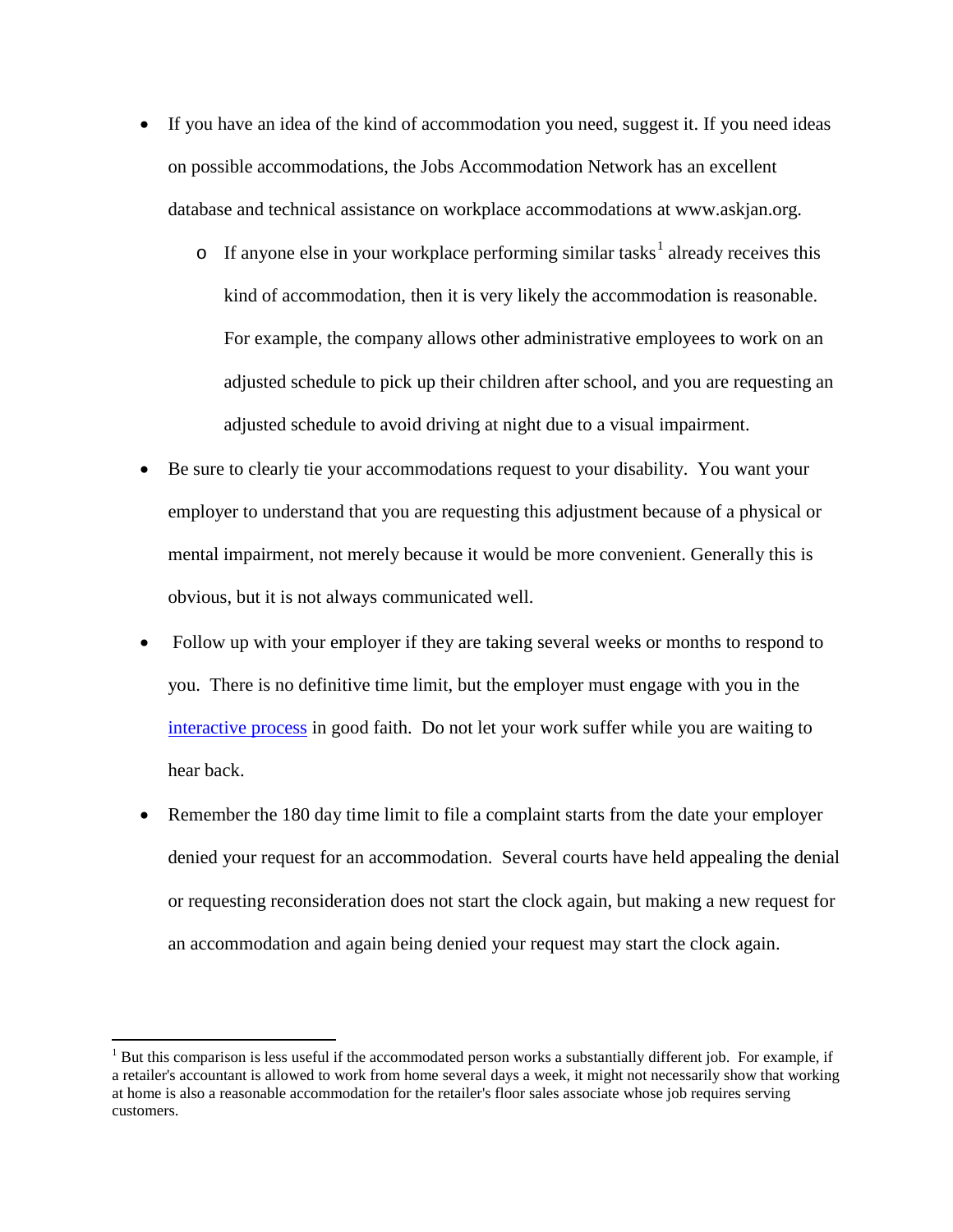- If your employer refuses to respond to you, simply says, "no," without further engaging in the interactive process, or denies what you believe to be a reasonable request, you may file a complaint with the EEOC, PHRA, or Pennsylvania Commission on Human Relations. [Please follow this link for more information](http://www.pilcop.org/wp-content/uploads/2014/11/Challenging-Employment-Discrimination.pdf) in filing a complaint. If you are in the greater Philadelphia area and are in need of legal advice or representation, you can find the [application for free legal services here.](http://www.pilcop.org/wp-content/uploads/2014/10/Intake-Form-Edited-10.17.14.docx)
- See the sample accommodations request form on the following page.
- Your employer may not fire or demote you because you requested a reasonable accommodation under the ADA. This is called retaliation and it is [a prohibited](http://www.pilcop.org/wp-content/uploads/2014/11/Prohibited-Discriminatory-Practices.pdf)  [discriminatory practice.](http://www.pilcop.org/wp-content/uploads/2014/11/Prohibited-Discriminatory-Practices.pdf)